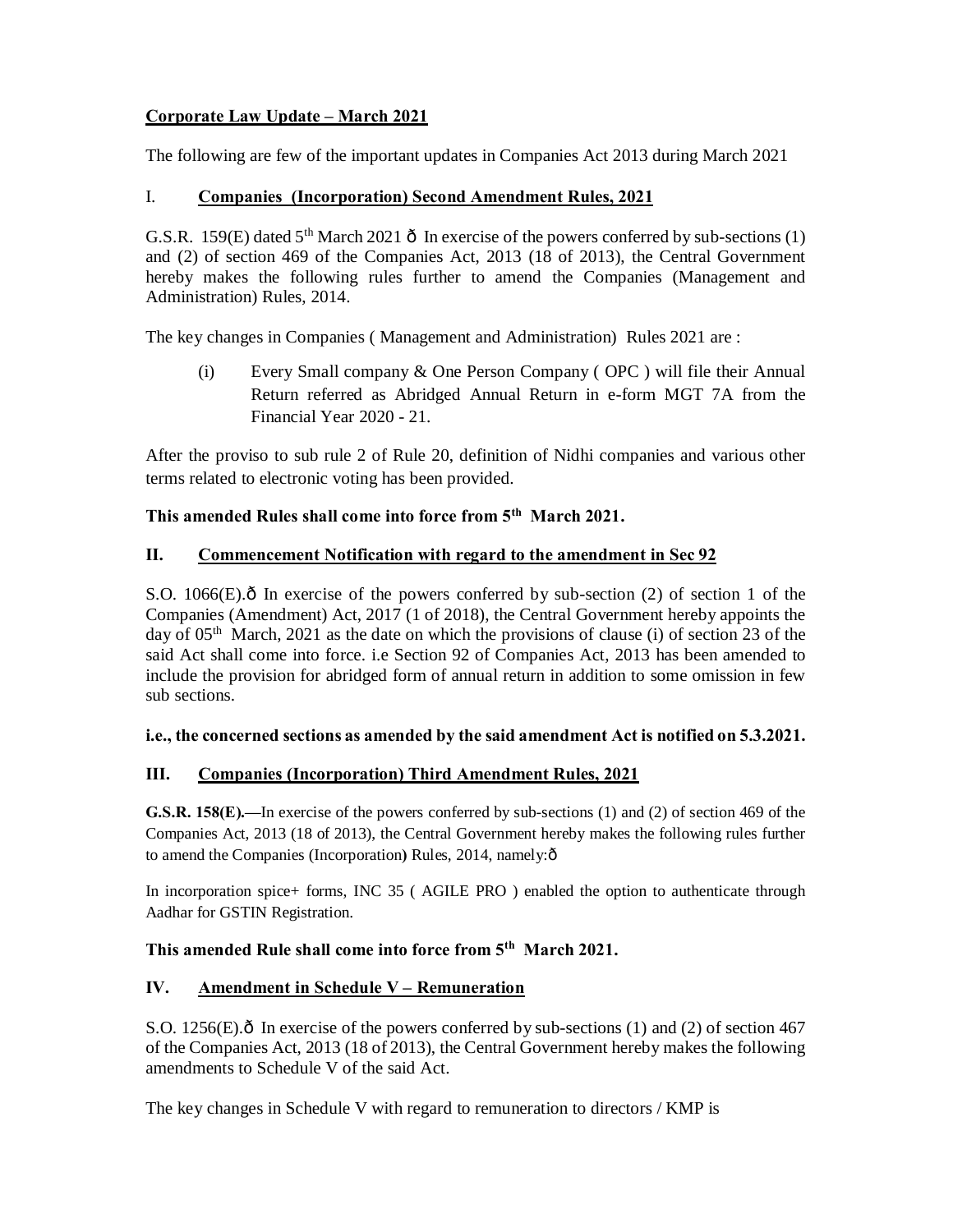Where in any financial year during the currency of tenure of a managerial person or other director, a company **has no profits or its profits are inadequate**, it may, pay remuneration to the managerial person or other director **not exceeding**, the limits under (A) below:-

| (1)        |                                                     | (2)                                                                                                                        | (3)                                                                                                                               |  |
|------------|-----------------------------------------------------|----------------------------------------------------------------------------------------------------------------------------|-----------------------------------------------------------------------------------------------------------------------------------|--|
| SI.<br>No. | effective<br>the<br>Where<br>capital (in rupees) is | Limit<br>$\bf{of}$<br>yearly<br>remuneration<br>shall<br>not<br>exceed<br>(in<br>Rupess) in case of a<br>managerial person | Limit<br>of<br>yearly<br>payable remuneration<br>payable<br>shall<br>not<br>exceed<br>(in<br>rupees) in case of other<br>director |  |
| (i)        | Negative or less than 5<br>crores.                  | 60 lakhs                                                                                                                   | 12 lakhs                                                                                                                          |  |
| (ii)       | 5 crores and above but<br>less than 100 crores.     | 84 lakhs                                                                                                                   | 17 lakhs                                                                                                                          |  |
| (iii)      | 100 crores and above but<br>less than 250 crores.   | 120 lakhs                                                                                                                  | 24 lakhs                                                                                                                          |  |
| (iv)       | 250 crores and above.                               | 120 lakhs plus 0.01% of the<br>effective capital in excess of<br>Rs.250 crores:                                            | 24 Lakhs plus 0.01% of the<br>effective capital in excess<br>of Rs.250 crores:"                                                   |  |

In Section I, Section II & Section III, after the words managerial personne, wherever occurred, the words or other directors shall be inserted except in Clause (i) of the proviso in Section III

For this purpose **other director** shall mean Non-executive Director or an Independent Director.

### **This amendment shall come into force from 18th March 2021.**

### **V. Commencement Notification with regard to the proviso to Sec 149 (9)**

S.O. 1255 $(E)$ . $\hat{o}$  In exercise of the powers conferred by sub-section (2) of section 1 of the Companies (Amendment) Act, 2020 (29 of 2020), the Central Government hereby appoints the 18th March, 2021 as the date on which the provisions of section 32 and section 40 of the said Act shall come into force. i.e.

#### **Proviso to Sec 149 (9) has been amended as :**

Provided that if a company has no profits or its profits are inadequate, an independent director may receive remuneration, exclusive of any fees payable under sub-section (*5*) of section 197, in accordance with the provisions of Schedule V

In short, the **non-executive** / **Independent Director may also receive remuneration** within the limit as provided in column **(3)** of the table given above in addition to sitting fees.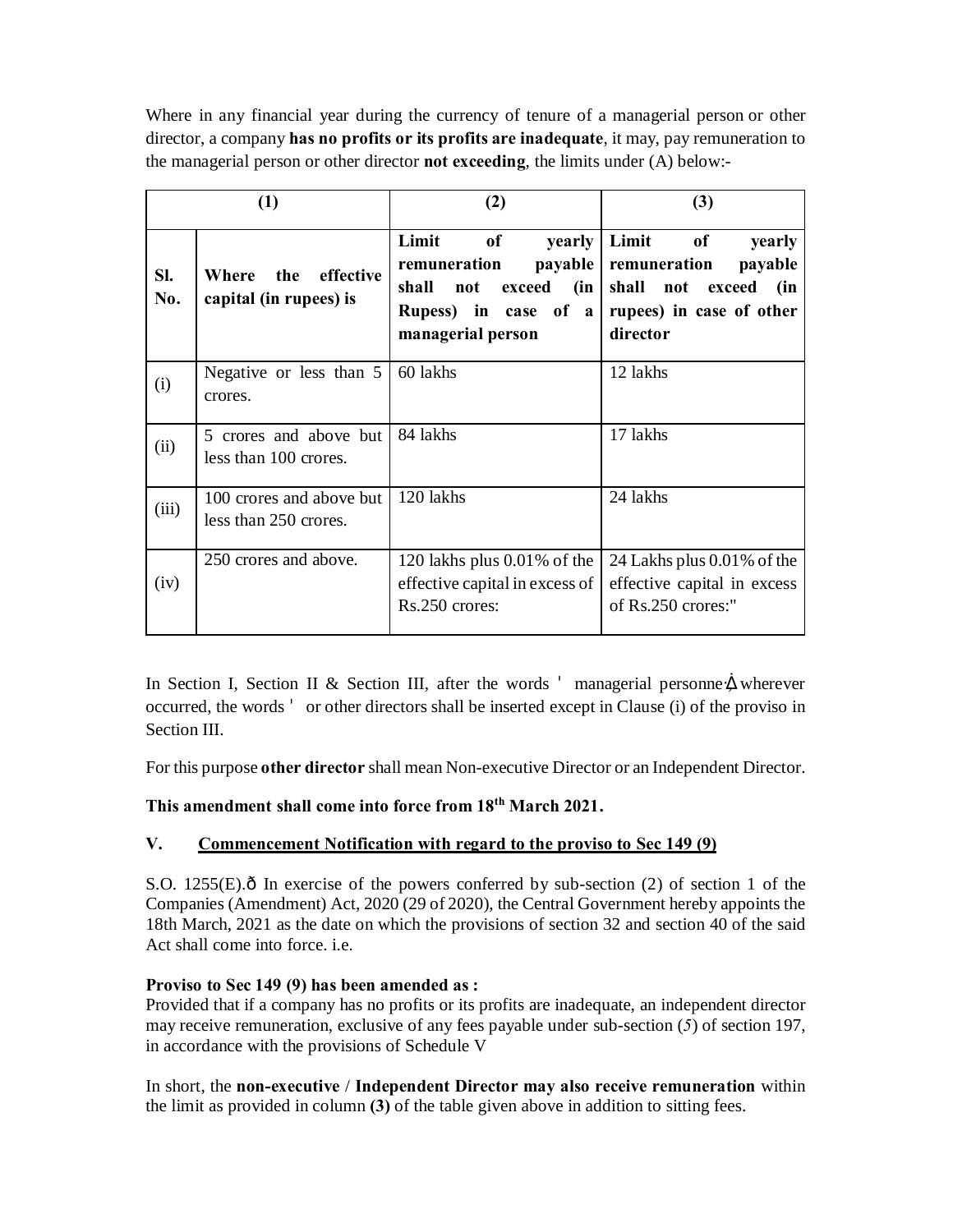#### **Section 197 ( 3 ) has been amended as**

Notwithstanding anything contained in sub-sections (1) and (2), but subject to the provisions of Schedule V, if, in any financial year, a company has no profits or its profits are inadequate, the company shall not pay to its directors, including any managing or wholetime director or manager **or any other non-executive director, including an independent director**, by way of remuneration any sum exclusive of any fees payable to directors under sub-section (5) hereunder except in accordance with the provisions of Schedule V

#### **This amendment shall come into force from 18th March 2021.**

#### **VI. Amendment to Schedule III – Format of Balance Sheet, P & L**

**G.S.R. (E).—**In exercise of the powers conferred by sub-section (1) of section 467 of the Companies Act, 2013 (18 of 2013), the Central Government hereby makes the following further amendments in Schedule III to the said Act with effect from 1<sup>st</sup> day of April, 2021, namely:-

The Key Changes in the schedule excluding few terminology changes is given below for companies required to comply with the Companies (Accounting Standards) Rules, 2006 :-

#### **Notes to Account to contain**

a) Change in Promoters shareholding to be given in the notes.

|       | Shares held by promoters at the end of the year | % Change during the             |                     |  |
|-------|-------------------------------------------------|---------------------------------|---------------------|--|
|       |                                                 | vear***                         |                     |  |
| S. No |                                                 | Promoter name   No. of Shares** | % of total shares** |  |
|       |                                                 |                                 |                     |  |
| Total |                                                 |                                 |                     |  |

b) Trade Payable ageing to be given like

| Particulars    | Outstanding for following periods from |  |       |                      |       |  |
|----------------|----------------------------------------|--|-------|----------------------|-------|--|
|                |                                        |  |       | due date of payment# |       |  |
|                | Less                                   |  | Total |                      |       |  |
|                | than                                   |  | years | years                | years |  |
|                | year                                   |  |       |                      |       |  |
| (i) MSME       |                                        |  |       |                      |       |  |
| (ii)Others     |                                        |  |       |                      |       |  |
| (iii) Disputed |                                        |  |       |                      |       |  |
| dues ó MSME    |                                        |  |       |                      |       |  |
| (iv) Disputed  |                                        |  |       |                      |       |  |
| dues - Others  |                                        |  |       |                      |       |  |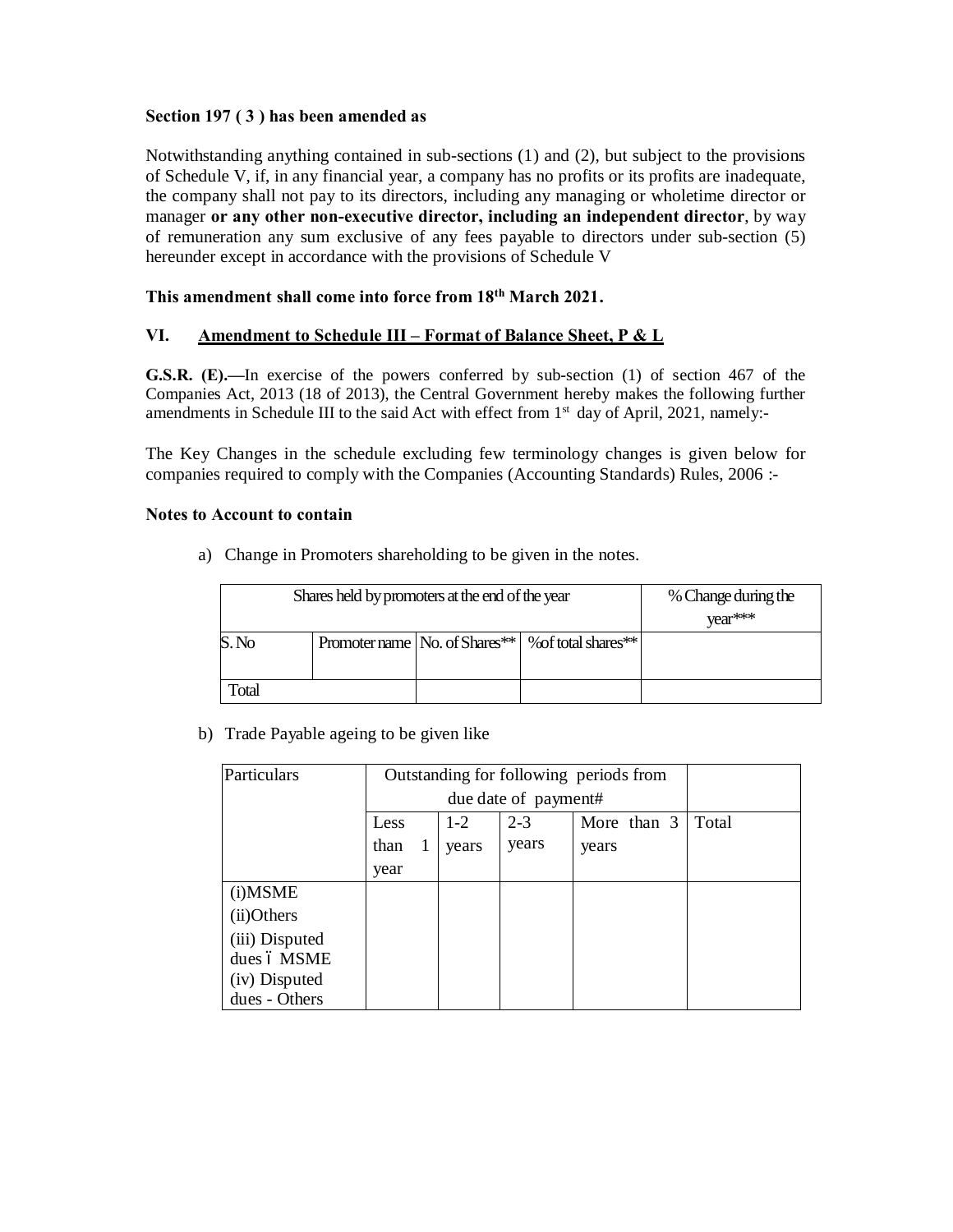c) Trade Receivables ageing schedule to be like

| Particulars                | Outstanding for following periods from due date of |            |       |         |           |       |  |  |  |
|----------------------------|----------------------------------------------------|------------|-------|---------|-----------|-------|--|--|--|
|                            |                                                    | payment#   |       |         |           |       |  |  |  |
|                            | Less than                                          | 6 months - | $1-2$ | $2 - 3$ | More than | Total |  |  |  |
|                            | 6 months                                           | 1 year     | years | years   | 3 years   |       |  |  |  |
| Undisputed<br>Trade<br>(i) |                                                    |            |       |         |           |       |  |  |  |
| receivables ó considered   |                                                    |            |       |         |           |       |  |  |  |
| good                       |                                                    |            |       |         |           |       |  |  |  |
| Undisputed Trade<br>(ii)   |                                                    |            |       |         |           |       |  |  |  |
| Receivables ó considered   |                                                    |            |       |         |           |       |  |  |  |
| doubtful                   |                                                    |            |       |         |           |       |  |  |  |
| Disputed<br>Trade<br>(iii) |                                                    |            |       |         |           |       |  |  |  |
| Receivables considered     |                                                    |            |       |         |           |       |  |  |  |
| good                       |                                                    |            |       |         |           |       |  |  |  |
| Disputed<br>(iv)<br>Trade  |                                                    |            |       |         |           |       |  |  |  |
| Receivables considered     |                                                    |            |       |         |           |       |  |  |  |
| doubtful                   |                                                    |            |       |         |           |       |  |  |  |
|                            |                                                    |            |       |         |           |       |  |  |  |

# d) **Title deeds of Immovable Property not held in name of the Company to be given as in the below format**

| Relevant line item in<br>the Balance sheet | Description<br>of item of<br>property | Gross<br>carrying<br>value | Title<br>deeds<br>held in<br>the<br>name<br>of | Whether title<br>deed holder<br>is a promoter,<br>director<br><b>or</b><br>relative<br>$\alpha$<br>promoter<br><b>or</b><br>employee<br>of<br>promoter<br>director | Property<br>held<br>since<br>which<br>date | Reason for<br>not being<br>held in the<br>name of the<br>company** |
|--------------------------------------------|---------------------------------------|----------------------------|------------------------------------------------|--------------------------------------------------------------------------------------------------------------------------------------------------------------------|--------------------------------------------|--------------------------------------------------------------------|
| <b>PPE</b>                                 | Land                                  |                            |                                                |                                                                                                                                                                    |                                            | **also                                                             |
|                                            | <b>Building</b>                       |                            |                                                |                                                                                                                                                                    |                                            | indicate<br>if<br>in dispute                                       |
| Investment property                        | Land<br><b>Building</b>               |                            |                                                |                                                                                                                                                                    |                                            |                                                                    |
| PPE retired from                           | Land                                  |                            |                                                |                                                                                                                                                                    |                                            |                                                                    |
| active use and held<br>for disposal        | <b>Building</b>                       |                            |                                                |                                                                                                                                                                    |                                            |                                                                    |
| Others                                     |                                       |                            |                                                |                                                                                                                                                                    |                                            |                                                                    |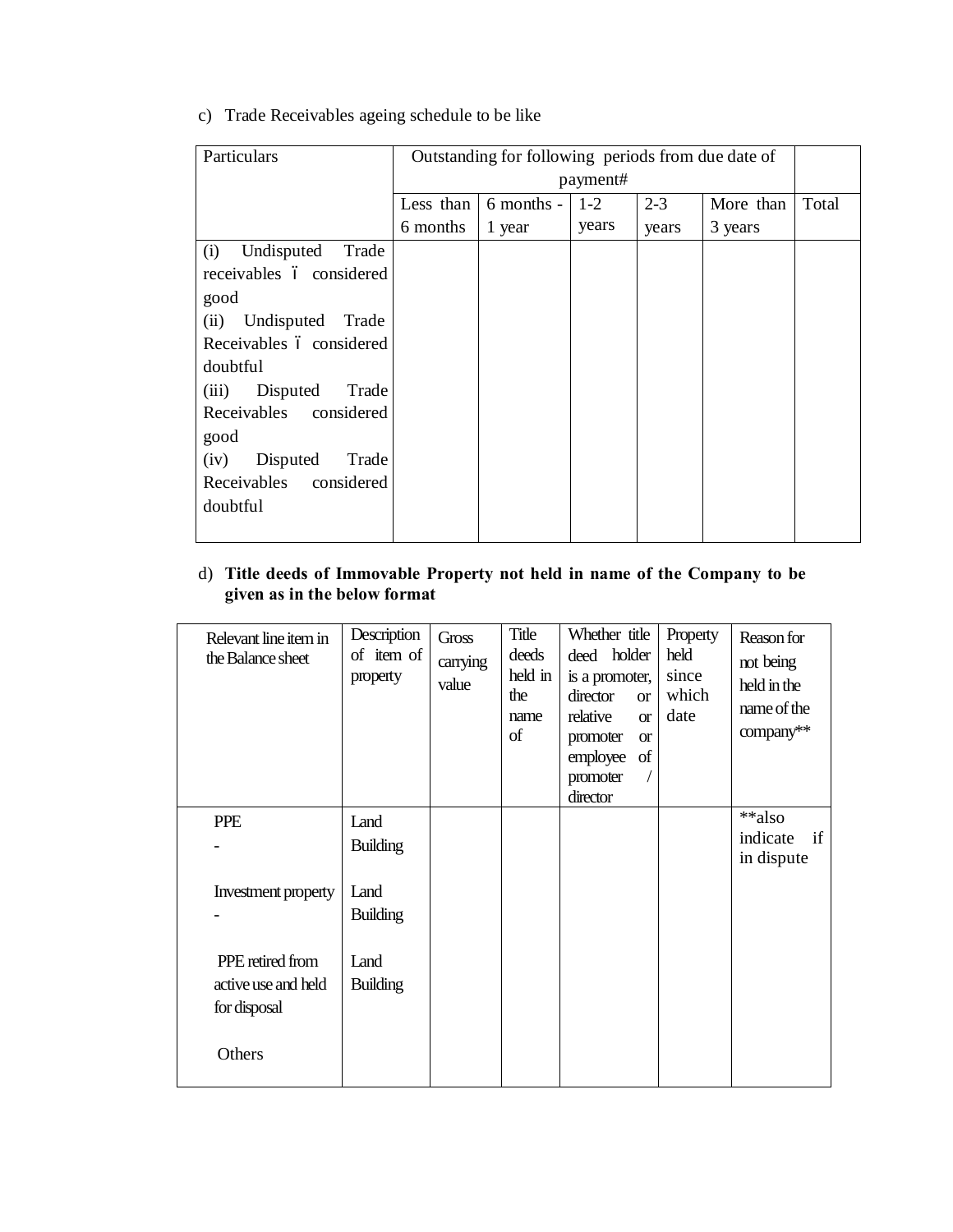e) Capital Work in Progress ageing schedule to be given as per the below format.

| <b>CWIP</b>                       |      | Amount in CWIP for a period of |                                                    |  |                      |  |  | Total* |
|-----------------------------------|------|--------------------------------|----------------------------------------------------|--|----------------------|--|--|--------|
|                                   | year |                                | Less than $ 1-2 \text{ years}   2-3 \text{ years}$ |  | More than 3<br>years |  |  |        |
| Projects in progress              |      |                                |                                                    |  |                      |  |  |        |
| Projects temporarily<br>suspended |      |                                |                                                    |  |                      |  |  |        |

f) For capital-work-in progress, whose completion is overdue or has exceeded its cost compared to its original plan, following **CWIP completion schedule** shall be given\*\***:**

| <b>CWIP</b>             |      |                                                      | To be completed in |  |  |  |  |  |  |
|-------------------------|------|------------------------------------------------------|--------------------|--|--|--|--|--|--|
|                         | Less | 2-3 years<br>More than 3 years<br>than $1 - 2$ years |                    |  |  |  |  |  |  |
|                         | year |                                                      |                    |  |  |  |  |  |  |
| Project 1<br>Project 2ö |      |                                                      |                    |  |  |  |  |  |  |

\*\*Details of projects where activity has been suspended shall be given separately.

# g) **Intangible assets under development aging schedule shall be given in the format**

| Intangible assets under           |              | Amount in CWIP for a period of |           |             |  |  |  |
|-----------------------------------|--------------|--------------------------------|-----------|-------------|--|--|--|
| development                       | than<br>Less | $1 - 2$                        | 2-3 years | More than 3 |  |  |  |
|                                   | vear         | years                          |           | years       |  |  |  |
| Projects in progress              |              |                                |           |             |  |  |  |
| Projects temporarily<br>suspended |              |                                |           |             |  |  |  |

# h) **Intangible assets under development completion schedule** shall be given

| Intangible             | To be completed in            |             |           |                   |  |  |  |
|------------------------|-------------------------------|-------------|-----------|-------------------|--|--|--|
|                        | assets under Less than 1 year | $1-2$ years | 2-3 years | More than 3 years |  |  |  |
| development            |                               |             |           |                   |  |  |  |
|                        |                               |             |           |                   |  |  |  |
|                        |                               |             |           |                   |  |  |  |
| Project 1<br>Project 2 |                               |             |           |                   |  |  |  |
|                        |                               |             |           |                   |  |  |  |

Details of projects where activity has been suspended shall be given separately.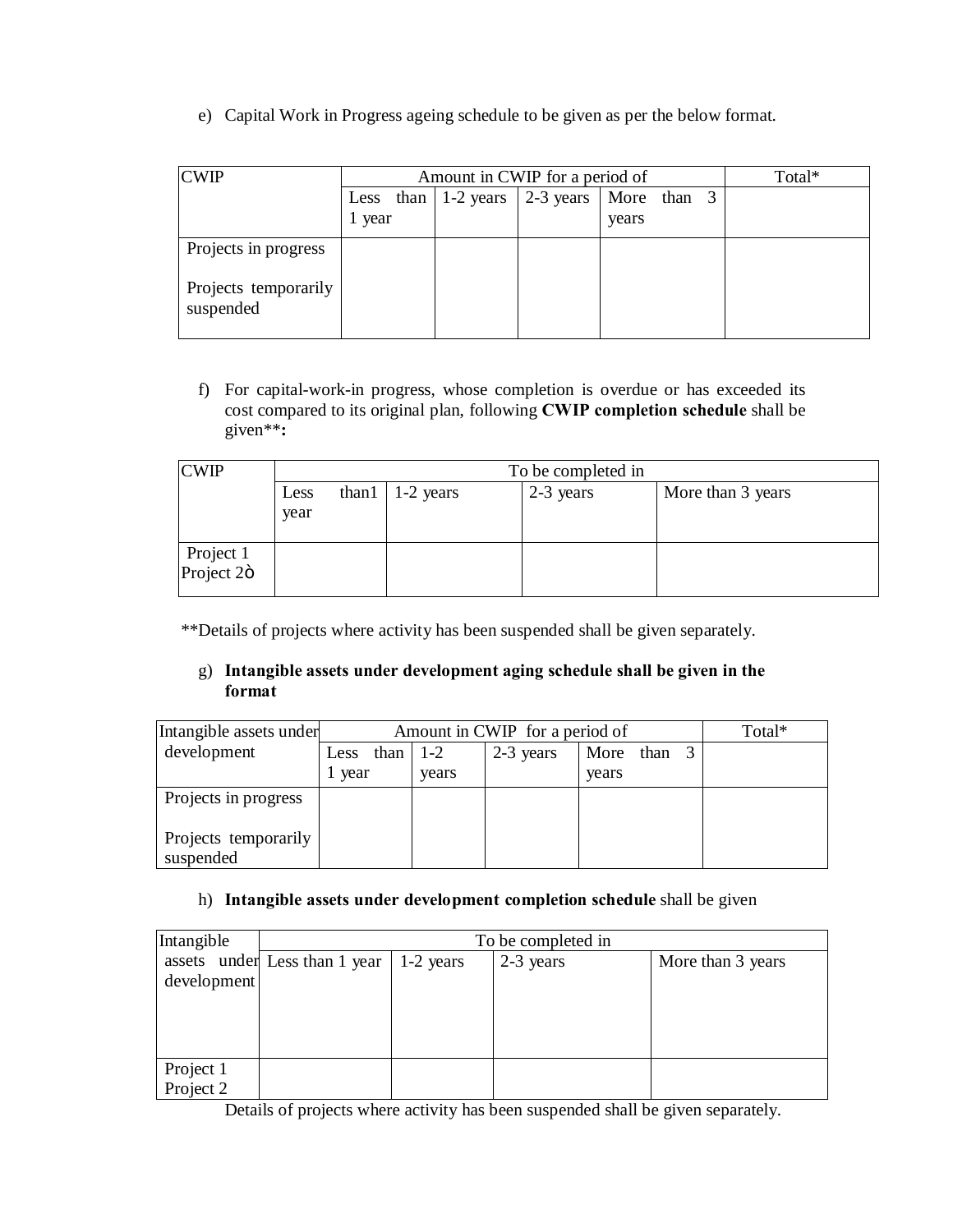- i) The following disclosures to be also given
	- a. Details of Benami Property held
	- b. Wilful Defaulter details if any
	- c. Relationship with Struck off Companies if any,

| Name of struck | Nature of transactions with         | Balance     | Relationship with       |
|----------------|-------------------------------------|-------------|-------------------------|
| off Company    | struck-off Company                  | outstanding | the Struck off company, |
|                |                                     |             | if any, to be disclosed |
|                | Investments in securities           |             |                         |
|                | Receivables                         |             |                         |
|                | Payables                            |             |                         |
|                | Shares held by stuck off<br>company |             |                         |
|                | outstanding<br>balances<br>Other    |             |                         |
|                | (to be specified)                   |             |                         |

- d. Registration of charges or satisfaction with Registrar of Companies
- e. Compliance with number of layers of companies
- f. Following ratios to be given
	- i. Current Raito
	- ii. Debt Equity Raito
	- iii. Debt Service Coverage Ratio
	- iv. Return on Equity Ratio
	- v. Inventory Turnover Ratio
	- vi. Trade Receivable Turnover Ratio
	- vii. Trade Payable Turnover Ratio
	- viii. Net Capital Turnover Ratio
	- ix. Net Profit Ratio
	- x. Return on Capital Employed
	- xi. Return on Investment

The company shall explain the items included in numerator and denominator for computing the above ratios. Further explanation shall be provided for any change in the ratio by more than 25% as compared to the preceding year.

- g. Utilisation of Borrowed funds and share premium:
- h. Details of Crypto Currency or Virtual Currency
- i. Details of undisclosed income disclosed to the department during assessment

For companies preparing financials as per INDAS as well as NBFC companies in addition to the above, there are changes in the  $\tilde{\text{S}}$ Statement of Changes in Equity. $\ddot{\text{o}}$ 

#### **This amendment shall come into force from 1st April 2021.**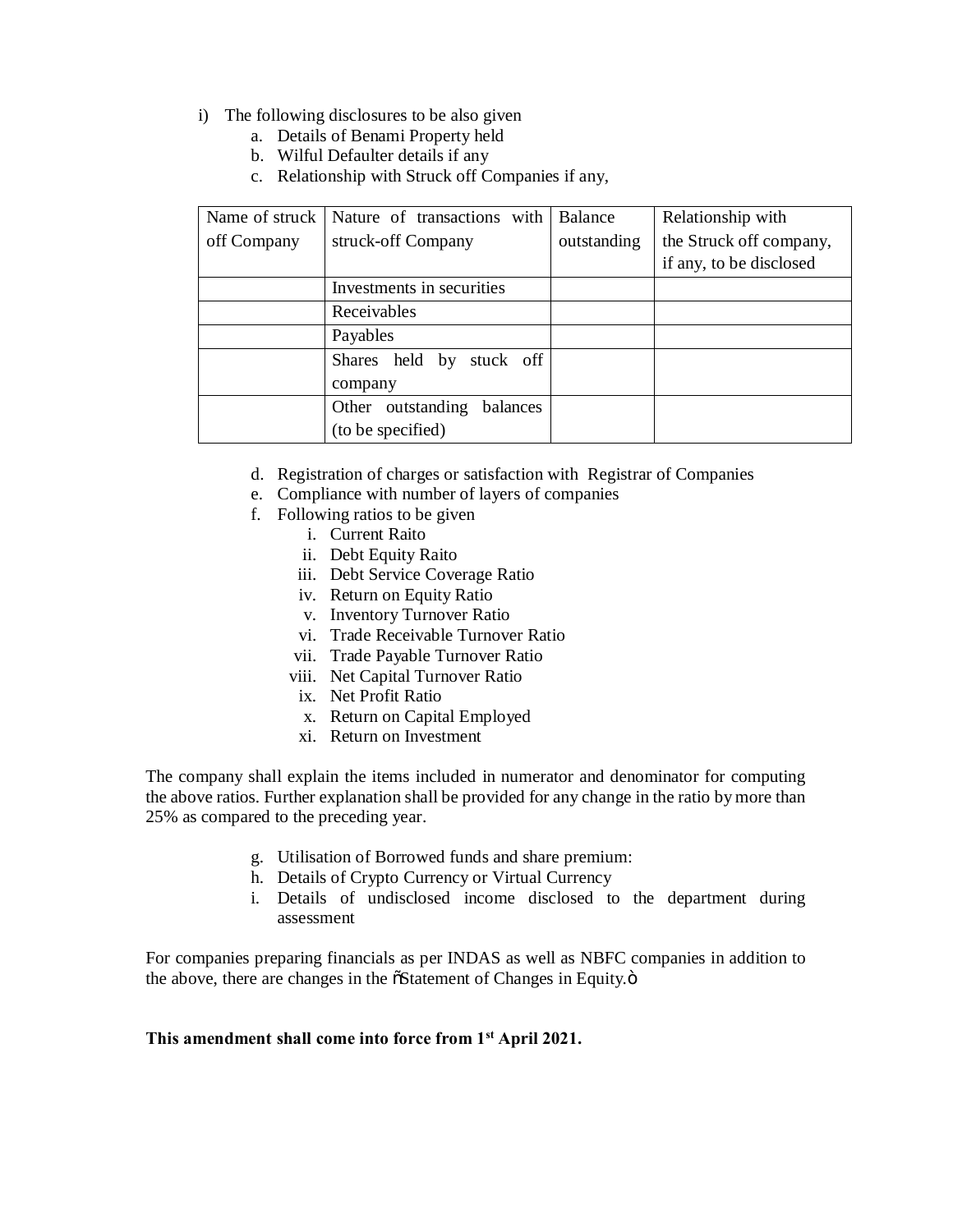# **VII. Companies (Accounts) Amendment Rules, 2021**

**G.S.R. (E).—**In exercise of the powers conferred by section 134 read with section 469 of the Companies Act, 2013 (18 of 2013), the Central Government hereby makes the following rules further to amend the Companies (Accounts) Rules, 2014, namely: $\hat{o}$ 

Rule 3 (1) The books of account and other relevant books and papers maintained in electronic mode shall remain accessible in India so as to be usable for subsequent reference.

Proviso is added to this rule as 6 Provided for the financial year **commencing from 1<sup>st</sup> April 2021** every company which uses accounting software for maintaining its books of account, **shall use only such accounting software** which has a feature of recording audit trial of each and every transaction, creating an edit log of each change made in the books of account along with the date when such changes were made ensuring that the audit trial cannot be disabled.

Rule 8 - The board report to contain the following also

xi) the details of application made or any proceeding pending under the Insolvency and Bankruptcy Code 2016, during the year and status as at the end of the financial year.

xii) the details of difference in valuation at the time of one time settlement and the valuation done at the time of taking the loan from banks / financial institutions with the reason thereof.

# **This amendment shall come into force from the** *financial year* **commencing from 1st April 2021.**

### **VIII. Companies (Audit & Auditors ) Amendment Rules, 2021**

**G.S.R. (E).—**In exercise of the powers conferred by section 139, 143, 147 and 148 read with sub sections (1) and (2) of section 469 of the Companies Act, 2013 (18 of 2013), the Central Government hereby makes the following rules further to amend the Companies (Audit and Auditors **)** Rules, 2014, namely: $\hat{o}$ 

The key changes is

- 1) Omitted the comment with regard to the Specified Bank Note.
- 2) New provisions as to comment on the management representation with reference to the loan extended / received by the company and investments.
- 3) Confirm as to the compliance of dividend declared during the year.
- 4) Confirm as to the usage of accounting software with audit trial.

### **This amendment shall come into force from 1st April 2021.**

### **IX. Commencement Notification with regard to the Sec 124 (7) & 247 (3)**